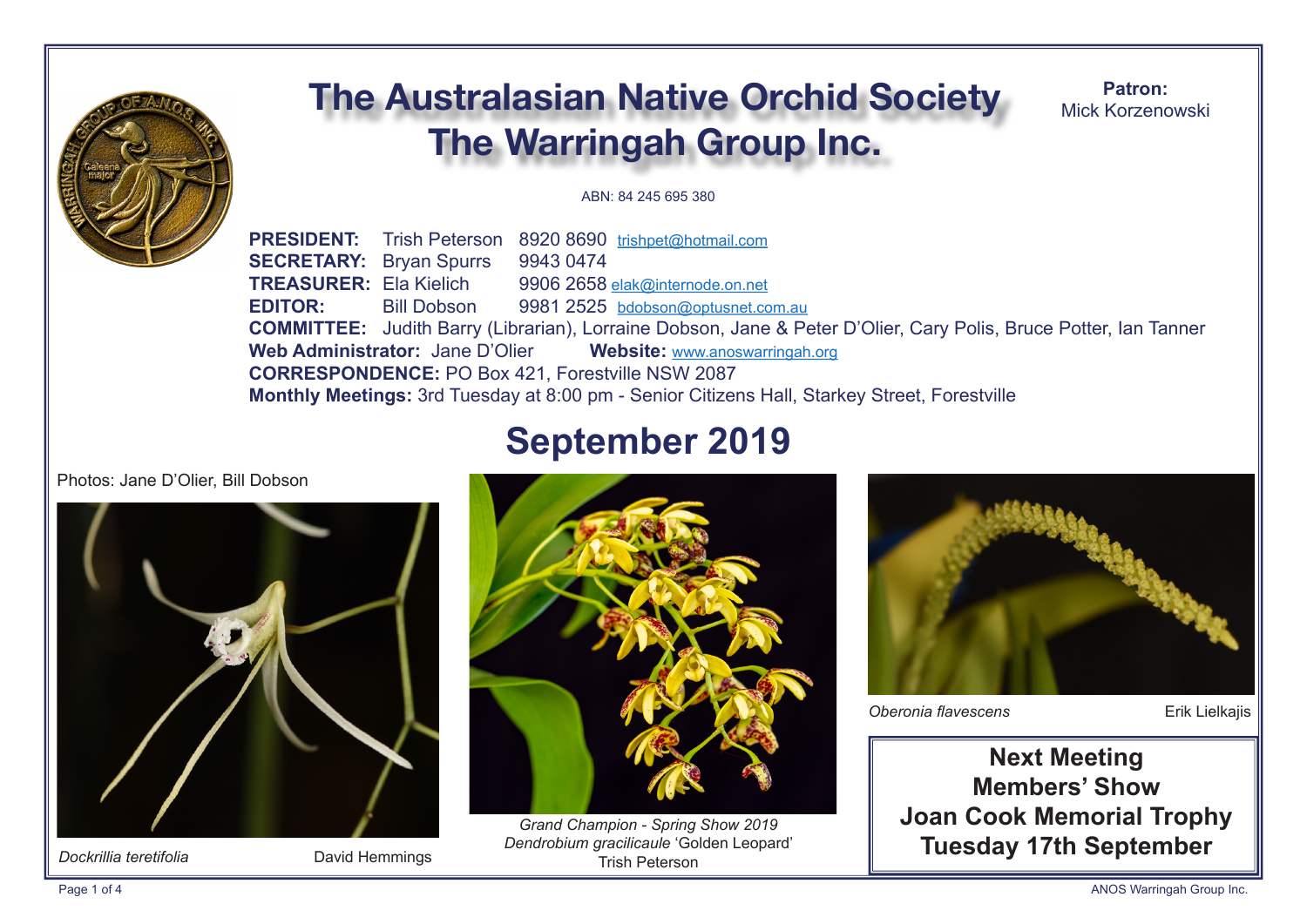## **Minutes of the monthly meeting;**

held at the Senior Citizens' Hall. Starkey Street. Forestville on Tuesday, 20<sup>th</sup> August 2019.

The meeting was opened by Trish Peterson at 8.25pm who welcomed members and our Guest 12. Unclaimed plant (in care of President) *Den*. Speaker, Neville Lee.

**Apologies**: John McAuley, Warleiti Jap, Bill & Lorraine Dobson, Cary Polis, Mick Korzenowski, Murray Corrigan, Bill Westwood, Mick Korzenowski, Garry & Harleen Williams, Bill Bradley

The minutes of the previous meeting as published in the Bulletin were accepted as a true record on the motion of Bryan Spurrs seconded by Ela Kielich **Matters arising:** nil

# **Correspondence**:

- o Northern Beaches Council various receipts
- o Bendigo Bank Term Deposit Review
- $\circ$  Cheque for \$500 from St Ives Orchid Fair
- $\circ$  Subscription John Hurst
- o Flyers Orchid Spectacular Victoria
- o Flyers Jon Baine's Tour to Malabar Coast
- Moved for acceptance by Bryan Spurrs, seconded by Peter Dunstan

# **General Business:**

- 1. The Society's improved placement of  $4<sup>th</sup>$  at the St Ives Fair was discussed and all participants thanked.
- 2. Acknowledgment of Tinka Riddell's generosity in making sleeves for pots for our display.
- 3. Certifcates awarded to David Hemmings, Bill & Lorraine Dobson, Judith Barry and Sheree Howard.
- 4. Sheree Howard's ticketing acknowledged.
- 5. Storage cupboard transfer.
- 6. Shelving for St Ives Show display needs storage space.
- 7. Subscriptions now due.
- $\parallel$ 8. Website up and going members invited to visit.
- 9. Our Spring Show  $7<sup>th</sup>$  and  $8<sup>th</sup>$  September Setup Friday 6<sup>th</sup> September. sheets required for plant sales.
- 10. Volunteer Roster for set-up, sales table, canteen which was sorely needed however the 13 deg max and raffle ticket sales circulated.
- 11. ANOS Sydney Show at Eden Gardens on 31<sup>st</sup> August.
- Aussie Child 'Sydenham' x *Den.* Yondi Tina Goliath ex AON
- 13. Next meeting Members' Spring Show and Joan Cook trophy for best *Den*. *kingianum*.

# **Judges Report** – Erik Lielkajis

- **Plant of Evening:** *Dendrobium teretifolium*
	- David Hemmings

# **Other Plants of Interest**:

- *Dockrillia* Vivian Margaret x *Den*. Australian Ginger – David Hemmings
- *Dendrobium melaleucaphilum* David Hemmings

# **Guest Speaker:**

After supper our quest speaker. Neville Lee, regaled us with his slides of his *Dockrillia* orchids. He also provided details and examples of pots he had modifed to obtain varying depths and optimal growing conditions for these orchids. Thanks to Neville for a great talk.

**Lucky Door Prizes:** Richard Blaxland, Mark Asbury.

# **Raffle Prizes:**

Lynne Lane, Jim Moore, Bruce Potter, Ian Tanner, Jim Hemmings (2), Reiner Schneidereit. (Plants to be collected at the next meeting.)

# **The meeting closed at 10.15pm**

# **In My Bushhouse**

Receive plants from 4pm. Tags and sales emptied half full then refilled again so I estimate that Well September is here and for most native growers this is the time when all the hard work (ha ha) has paid off. The rain that pelted down for a few short days was incredible. My 'rain gauge' my wheel barrow was we received at least 6" under the old scale or 150mm

days was neither required or appreciated as the flowers just stopped in their tracks.

However now when I walk out on to my deck this week as the sun comes up the smell is intense with honey and the fragrance of Dendrobium speciosum. Not everyone does or can like this as I have some, few in numbers, walk into our hall and turn around and walk back out. To them it's like a mouthful of chili, to me It's like a fine red wine just can't get enough.

Flowering no is Dendrobium tetragonum, melaleucaphilum, and capitisyork. Dendrobium adae, and all varieties of Dendrobium speciosum. Plectorrhiza tridentata is starting to release its fragrance which I might say is incredible considering the size of the fower.

Days are just nice with 20-23 degrees forecast with cloudless skies and the blooms are starting to open and set. Just look after them and stake racemes for transport to your shows and then untie when you put them on the bench.

Look out for aphids and other bugs as the weather warms up the will be about. The next huge job even before the Sarcochilus are opening will be repotting and some need to be done now. I will wait until after our show and cut off all 'spikes' and pot on or divide, to get the maximum growing time.

The work we put in earlier in the year with Confidor<sup>®</sup> balls and Neem oil has meant the least amount of bugs in the bushhouse for many a year. Next year this will be repeated over the whole collection inside and out.

Water restrictions are now in effect but shouldn't concern us too much as we have to water early in the morning or late evening but if you don't have a tank then this is something that you should have even a small one will help out greatly.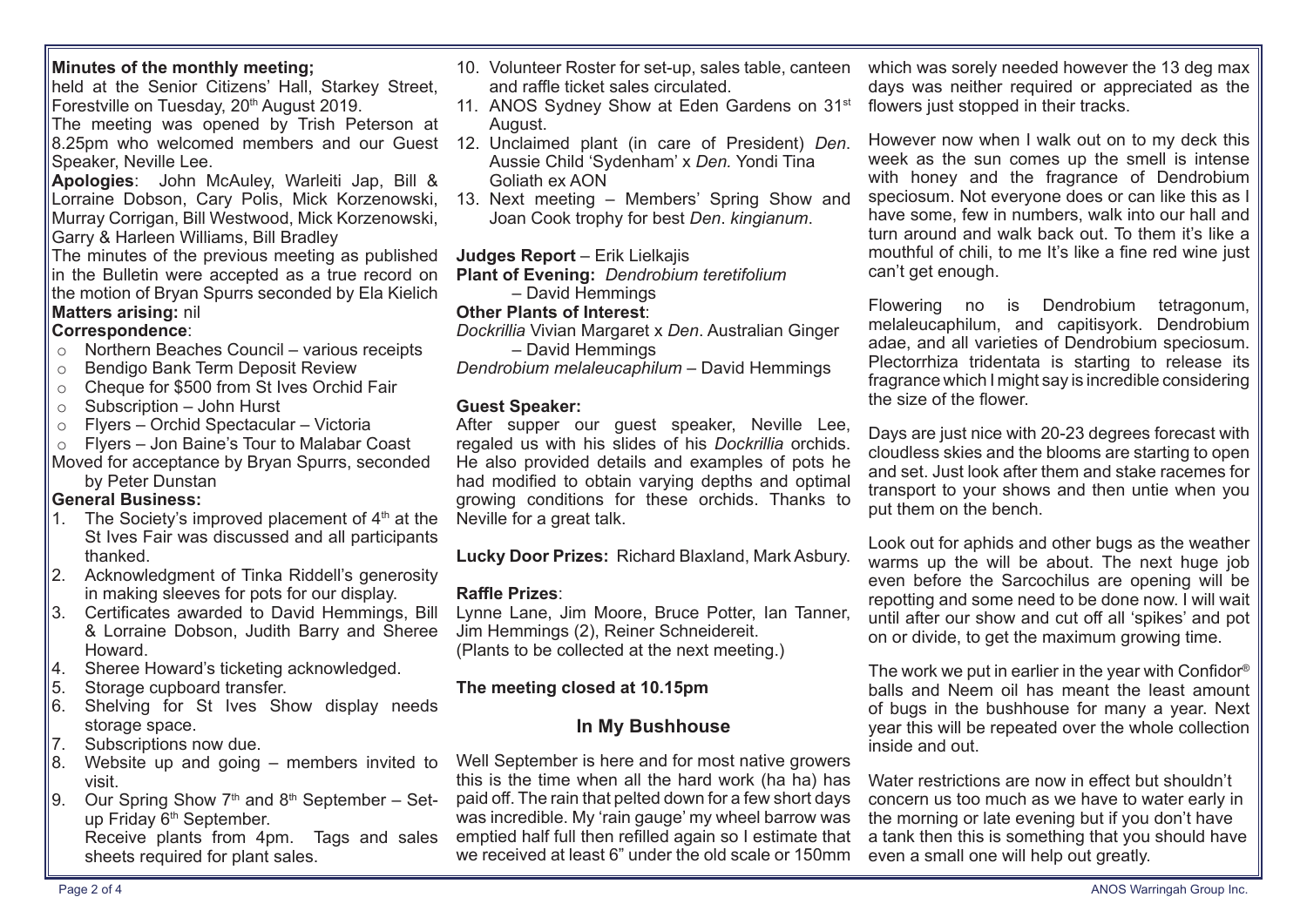I intend to put in a misting system for this summer that in itself reduce the amount of water used but give the plants more humidity and contribute to cooling during the summer months. However more on that later

| <b>Good Growing</b> |  |
|---------------------|--|
|                     |  |

**Bill Dobson** 

#### **AUSTRALIAN CYMBIDIUMS IN NATURE**

#### Ken Russell

Although there are almost 50 species in .the genus Cymbidium, only three are native to Australia - Cymbidium canaliculatum, C. madidum and C. suave. These three species occur only in Australia. I have made an extensive study of these species where they grow in nature in New South Wales and southern Queensland and have discovered surprising diferences in their cultural likes and dislikes, particularly the pH of the decayed material surrounding their roots. These results provide useful clues as to how we can better grow these three Aussies in cultivation.

I have examined plants of C. canaliculatum between my home town of Dungog (NSW) and Roma in Queensland, a habitat range of 1400 Km. Daily temperatures in its various habitats range from -12°C to

+50°C. Plants were found on a variety of hosts - eucalypts, native pines and native oaks both living trees and stumps or fallen logs. Of the total plants surveyed, 60 were found on living trees and 85 on stumps or fallen logs. Ten were found on live native pines while thirty grew on fallen pine logs. pH tests were made around the root systems of each plant,

both near the surface and well down around the lower root System. The pH near the surface difered markedly from lower down, as shown by the following values:

| Host                | рH           | рH         |
|---------------------|--------------|------------|
|                     | Near surface | lower down |
| Live pines          |              |            |
| Pine logs on ground | 6.5          | 9          |
| Other live trees    |              | 95         |
| Other stumps & logs | 7.5          | 95         |

 The pH measured near the roots of seedlings (average leaf length 150-250 mm) growing on live native pines was only 4.5 but measurements taken on older plants ranged from pH 7 to 9. It seems therefore that the root system of Cymbidium canaliculatum prefers alkaline conditions, preferably about pH 9, and may modify its environment to suit. I recommend spraying cultivated plants with lime spray (1 gm per L) four times each year. This species grows vigorously in spring and summer and benefits from fertiliser applications during this period. In nature the root system hardly ever becomes dry, as the channel-like leaves channel any moisture provided by rain, dew or frost to the base of the plant. Decayed leaf matter provides the main source of nutriment.

Cymbidium suave plants were studied in nature between the Hunter River (near Newcastle, NSW) and the Brisbane River (near Ipswich, Queensland), a range of

1000 Km. Some plants were found near sea level (25 m), others at elevations up to 700 m. Hosts included blue gum, spotted gum, grey gum, water gum, red gum, brush box, blackbutt, stringy bark, ironbark, tallow wood, native pine and oak. Again, pH measurements were made just under the leaf mould at the base of the

plant and also much further down in the rotted heartwood (mudgut).

|    | Number Host           | рH              | рH           |
|----|-----------------------|-----------------|--------------|
|    |                       | near<br>surface | in<br>mudgut |
|    | 195 dead stumps       | $4 - 5$         | 4            |
| 65 | dead wood logs        | 4.5             | 4            |
| 15 | live trees            | 4.5             | 4            |
| 8  | on rocks/bark         | 5               | 4            |
| 5  | sick plants in stumps | 5               |              |

Obviously, the root system of this species prefers acidic conditions. The study covered 288 plants in all, 250 of them carrying seed capsules (it was late September). The best plants had a 25 mm layer of good leaf mould from decaying leaves, twigs and bark around their bases. Decayed material (mudgut) taken from the centre of host stumps have pH 3.5- 4, and I recommend the use of this material to achieve a Satisfactory pH range when cultivating Cymbidium suave. Other materials suitable for adjusting the pH of the potting mix include Phostrogen Acid Plant Food (a new product with pH 4.5), pineapple juice (pH 4.5) and coffee grounds (ph 4.5). Never apply lime to this species, as it hates alkaline conditions.

Only eight plants of Cymbidium madidum were Studied, all of them living on trees, logs and stumps in the Coifs Harbour area (mid-north coast of NSW). Material surrounding their roots had pH 6- 6.5.

KR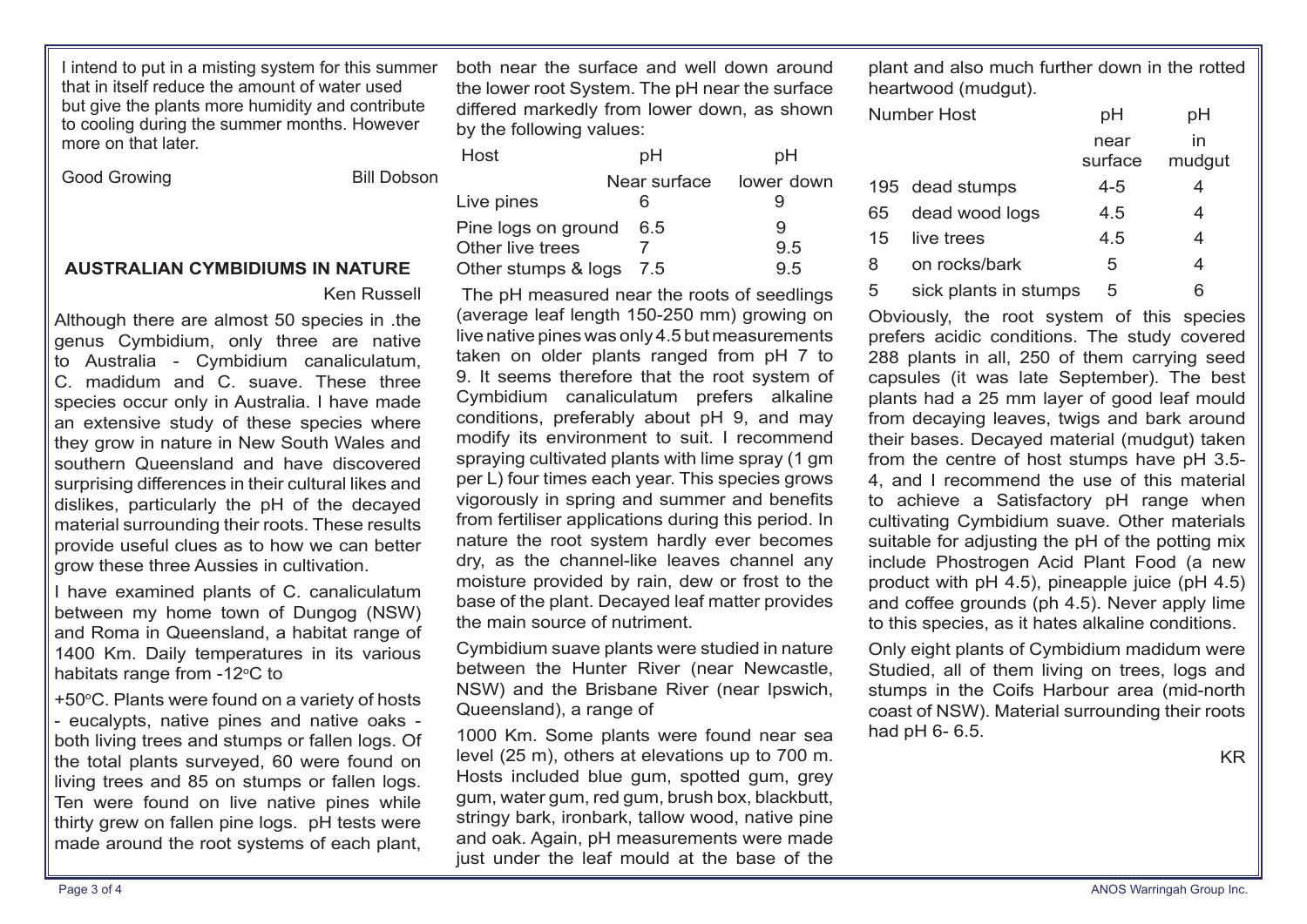## **ANOS Warringah Monthly Benching Results - August 2019**

| 1. Dockrillia species                                               |                         | 11. Novice & Junior                                        |                     |
|---------------------------------------------------------------------|-------------------------|------------------------------------------------------------|---------------------|
| 1 <sup>st</sup> Dockrillia teretifolia                              | David Hemmings          | 1 <sup>st</sup> Den. Tweeti 'Marigold'                     |                     |
| 2 <sup>nd</sup> Dockrillia teretifolia                              | David Hemmings          | x 'Jesmond Sparkler 'Greg Hall' Bruce Potter               |                     |
| 3 <sup>rd</sup> Dockrillia teretifolia                              | Judith Barry            | 2 <sup>nd</sup> Den. Burgundy Blaze x Moonmere Templestowe |                     |
| 2. Dendrobium species                                               |                         |                                                            | David Morgan        |
| 1 <sup>st</sup> Dendrobium tetragonum                               | David Hemmings          | 3rd Den. Aussie Parade 'Carrot Splash'                     |                     |
| 2 <sup>nd</sup> Dendrobium aemulum                                  | James Moore             | x Hilda Poxon 'Rusty Bucket'                               | David Morgan        |
| 3rd Dendrobium melaleucaphilum                                      | Erik Lielkajis          | 12. Pterostylis species                                    |                     |
| 3. Sarcanthinae species                                             |                         | 1 <sup>st</sup> Pterostylis curta                          | M & S Howard        |
| 1 <sup>st</sup> Sarcochilus argochilus                              | Erik Lielkajis          | 2 <sup>nd</sup> Pterostylis curta                          | <b>Judith Barry</b> |
| 2 <sup>nd</sup> Sarcochilus falcatus                                | <b>Trish Peterson</b>   | 3 <sup>rd</sup> Pterostylis concinna                       | Judith Barry        |
| 3rd Nil                                                             |                         | 13. Other terrestrials                                     |                     |
| 4. Bulbophyllum species                                             |                         | $1st$ Nil                                                  |                     |
| 1 <sup>st</sup> Bulbophyllum shepherdii                             | <b>Judith Barry</b>     | $2nd$ Nil                                                  |                     |
| 2 <sup>nd</sup> Bulbophyllum blumei                                 | Erik Lielkajis          | 3rd Nil                                                    |                     |
| 3rd Nil                                                             |                         | 14. Terrestrial hybrids                                    |                     |
| 5. Miscellaneous species                                            |                         | $1st$ Nil                                                  |                     |
| 1 <sup>st</sup> Oberonia flavescens                                 | Erik Lielkajis          | $2nd$ Nil                                                  |                     |
| 2 <sup>nd</sup> Oberonia rimachila                                  | Erik Lielkajis          | $3rd$ Nil                                                  |                     |
| 3rd Nil                                                             |                         | 15. Best specimen                                          |                     |
| 6. Dendrobium Hybrids                                               |                         | 1 <sup>st</sup> Dockrillia teretifolia                     | David Hemmings      |
| 1st Den. Flinders 'Sadie'                                           | David Hemmings          | $2nd$ Nil                                                  |                     |
| 2 <sup>nd</sup> Den. Brimbank Gold 'Henry'                          | David Hemmings          | 3rd Nil                                                    |                     |
| 3rd Den. RGOFA x YSGH                                               | Ela Kielich             | 16. Best First Flowering seedling                          |                     |
| 7. Sarcanthinae Hybrids                                             |                         | 1 <sup>st</sup> Den. Brimbank Sandstone x                  |                     |
| $1st$ Nil                                                           |                         | (Midas Touch x speciosum)                                  | David Hemmings      |
| $2nd$ Nil                                                           |                         | 2 <sup>nd</sup> Den. (Visheen Warrior)                     |                     |
| 3rd Nil                                                             |                         | x Den. Rutherford Starburst                                | lan Tanner          |
| 8. Miscellaneous Hybrids                                            |                         | 3rd Den. Izzys Gem                                         | David Hemmings      |
| 1 <sup>st</sup> Doc. Unknown                                        | <b>Richard Blaxland</b> |                                                            |                     |
| $2nd$ Nil                                                           |                         | $-000-$                                                    |                     |
| 3rd Nil                                                             |                         | <b>Popular Vote</b>                                        |                     |
| 9. Australasian species                                             |                         |                                                            |                     |
| $1st$ Nil                                                           |                         | Dendrobium tetragonum - David Hemmings                     |                     |
| $2nd$ Nil                                                           |                         |                                                            |                     |
| $3rd$ Nil                                                           |                         | Dockrillia teretifolia - David Hemmings                    |                     |
| 10. Australasian Hybrids                                            |                         |                                                            |                     |
| 1 <sup>st</sup> Doc. Vivian Margaret x Australian Ginger 'NL' David |                         | Dockrillia Vivian Margaret x Australian Ginger             |                     |
| Hemmings                                                            |                         |                                                            | - David Hemmings    |
| 2 <sup>nd</sup> Doc. Australian Ginger '#2' x (Tweetas x Fiona Lou- |                         |                                                            |                     |
| ise) David Hemmings                                                 |                         |                                                            |                     |
| 3rd Den. engae x polysema 'AM'                                      | Jim Hemmings            |                                                            |                     |

### **NATURAL SOLUTIONS**

#### **For the Control of Insects and Fungal - Bacterial Problems.**

**GARLIC SPRAY:** is for small pests and general plant protection. Chop 90g of raw garlic and soak in 2 tablespoons of paraffin oil for 24 hours. Slowly add 600ml of water into which 7 g of soft soap has been dissolved. Stir well, strain through butter muslin and store in a china or glass container, (never use metal). Dilute the solution to one part in 50 to spray afected plants.

**RHUBARB SPRAY:** is an excellent insecticide. Cut up 1.5kg rhubarb leaves, boil in 3.5 litre of water then cool. Dissolve 125g of soft soap in 2.5 litres of hot water. Cool, strain and blend the two liquids.

**NSECT REPELLENT:** can be made from chopped garlic, onions, lavender leaves and fowers, mint and yarrow - mixed together then covered with water. Stand in an airtight container for 24 hours then strain. Add equal quantities of water and a few drops of organic detergent and apply as a spray.

**CHIVE TEA:** is effective for scab and mildew fungi. Use about 200g of dried chives (buy in bulk at a health food store) and cover with 600ml of boiling water. Infuse for one hour, then dilute one part to two of water.

### **Fungal infections:**

**CINNAMON:** A perfectly safe and effective fungicide that has saved many a plant for me. Can be purchased from any supermarket, or borrowed from your wife's spice rack. When cutting plants always seal with cinnamon. If you have a wet rot then cut it out and seal with cinnamon. Sprinkle liberally on to the plant. Will not hurt any foliage on ANY plant and you can lick your fingers to boot.

**CASUARINA:** needles - up to 9g - infused in a litre of boiling water makes a mild fungicide and protect against fungal and bacteria and mildew problems.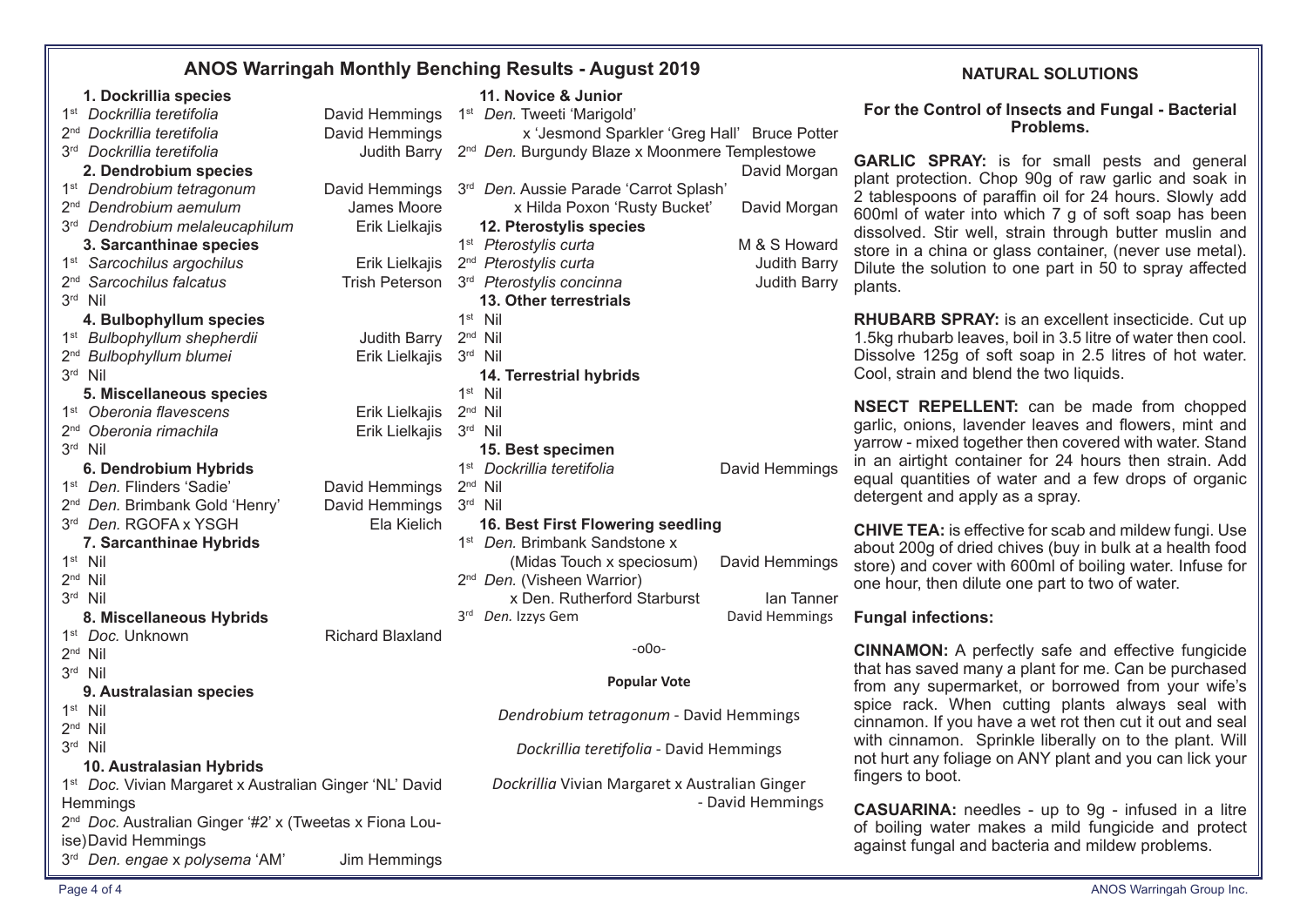|                |                 | <b>Results 2019 ANOS Warringah Group Spring Show</b> |                            | 10 |                 | Best Dendrobium speciosum var. capricornicum                 |                       |
|----------------|-----------------|------------------------------------------------------|----------------------------|----|-----------------|--------------------------------------------------------------|-----------------------|
| <b>Class</b>   |                 | <b>Grand Champion - Grand Champion Ribbon</b>        | <b>Grower</b>              |    | 1st             | Dendrobium speciosum var. Capricornicum 'Morrie'             | L & B Dobson          |
|                |                 | Dendrobium gacilicaule                               | <b>Trish Peterson</b>      |    | 2nd             | Dendrobium speciosum var. capricornicum 'Morrie'             | L & B Dobson          |
|                |                 | Champion Aust. Native Epiphytic Species Orchid       |                            | 11 |                 | Best Dendrobium speciosum var. curvicaule                    |                       |
|                |                 | Dendrobium gacilicaule                               | <b>Trish Peterson</b>      |    | 1st             | Dendrobium speciosum var. curvicaule 'Blew Moon'             | L & B Dobson          |
|                |                 | Champion Aust. Native Terrestrial Species Orchid     |                            |    | 2 <sub>nd</sub> | Dendrobium speciosum var. curvicaule 'Daylight Moon'         | L & B Dobson          |
|                |                 | Pterostylis curta                                    | M & S Howard               | 12 |                 | Best Dendrobium speciosum var. pedunculatum                  |                       |
|                |                 | Champion Aust. Native Hybrid Orchid                  |                            |    | 1st             | Dendrobium speciosum var. pedunculatum                       | L & B Dobson          |
|                |                 | Dendrobium Flinders x speciosum                      | David Hemmings             |    | 2nd             | Dendrobium speciosum var. pedunculatum                       | Jim Hemmings          |
|                |                 | Champion Australasian Species or Hybrid              |                            | 13 |                 | Best Dendrobium speciosum - other                            |                       |
|                |                 | Dockrillia Hot and Grumpy 'BLUE'                     | L & B Dobson               |    | 1st             | Dendrobium speciosum var. boreale                            | L & B Dobson          |
|                |                 | <b>Champion Specimen Native Species Orchid</b>       |                            |    | 2nd             | Nil                                                          | Nil                   |
|                |                 | Dendrobium gracilicaule                              | <b>Reiner Schneidereit</b> | 14 |                 | Best Dendrobium speciosum - Exhibition Style (intervarietal) |                       |
|                |                 | Champion Specimen Native Hybrid Orchid               |                            |    | 1st             | Den. speciosum 'Kate's Special' x 'Daylight Moon'            | <b>Clover Bradley</b> |
|                |                 | Dendrobium Gowan's Tangello                          | Ela Kielich                |    | 2 <sub>nd</sub> | Den. speciosum 'Windermere' x 'Daylight Moon'                | lan Tanner            |
|                |                 | <b>SPECIES SECTION</b>                               |                            | 15 |                 | <b>Best Dendrobium spathulata</b>                            |                       |
| $\mathbf 1$    |                 | Best Dendrobium / Dockrillia see Rule 13 (1)         |                            |    | 1st             | Nil                                                          | Nil                   |
|                | 1st             | Dockrillia pugionformis                              | Jim Hemmings               |    | 2nd             | Nil                                                          | Nil                   |
|                | 2nd             | Dockrillia fairfaxii                                 | <b>Trish Peterson</b>      | 16 |                 | <b>Best Sarcochilus</b>                                      |                       |
| $\overline{2}$ |                 | Best Dendrobium see Rule 13 (2)                      |                            |    | 1st             | Sarcochilus falcatus                                         | <b>Trish Peterson</b> |
|                | 1st             | Dendrobium aemulum                                   | G & H Williams             |    | 2nd             | Sarcochilus falcatus                                         | <b>Cary Polis</b>     |
|                | 2nd             | Dendrobium adae                                      | L & B Dobson               | 17 |                 | <b>Best Sarcanthinae - Other Genera</b>                      |                       |
| $\mathbf{3}$   |                 | Dendrobium gracilcaule                               |                            |    | 1st             | Plectorrhiza tridentata                                      | L & B Dobson          |
|                | 1st             | Dendrobium gracilicaule                              | <b>Trish Peterson</b>      |    | 2nd             | Plectorrhiza tridentata                                      | <b>Trish Peterson</b> |
|                | 2nd             | Dendrobium gracilicaule                              | David Hemmings             | 18 |                 | <b>Best Bulbophyllum</b>                                     |                       |
| 4              |                 | Dendrobium tetragonum                                |                            |    | 1st             | Bulbophyllum shepherdii                                      | Judith Barry          |
|                | 1st             | Den. tetragonum var. melaleucaphilum                 | David Hemmings             |    | 2nd             | Bulbophyllum crassuifolium                                   | L & B Dobson          |
|                | 2nd             | Den. tetragonum var. melaleucaphilum                 | L & B Dobson               | 19 |                 | <b>Best Other Epiphytic Species</b>                          |                       |
| $5\phantom{1}$ |                 | Best Dendrobium kingianum - pink/white               |                            |    | 1st             | Nil                                                          | Nil                   |
|                | 1st             | Dendrobium kingianum 'Speckles' x 'Jeckles'          | Judith Barry               |    | 2nd             | Nil                                                          | Nil                   |
|                | 2nd             | Dendrobium kingianum                                 | David E. Stiles            | 20 |                 | <b>Best Species Seedling - First Flowering</b>               |                       |
| 6              |                 | Best Dendrobium kingianum - red                      |                            |    | 1st             | Dendrobium kingianum                                         | David Hemmings        |
|                | 1st             | Dendrobium kinginanum                                | David Hemmings             |    | 2 <sub>nd</sub> | Dendrobium falcorostrum                                      | David Hemmings        |
|                | 2nd             | Dendrobium kinginanum 'Corrigan's Red'               | G & H Williams             | 21 |                 | <b>Best Pterostylis</b>                                      |                       |
| $\overline{7}$ |                 | Best Dendrobium speciosum var. speciosum             |                            |    | 1st             | Pterostylis curta                                            | M & S Howard          |
|                | 1st             | Dendrobium speciosum var speciosum 'Watellow'        | L & B Dobson               |    | 2 <sub>nd</sub> | Pterostylis baptistii                                        | P & J D'Oliver        |
|                | 2nd             | Dendrobium speciosum var speciosum 'National White'  | L & B Dobson               | 22 |                 | <b>Best Other Terrestrial</b>                                |                       |
| ${\bf 8}$      |                 | Best Dendrobium speciosum var. hillii                |                            |    | 1st             | Nil                                                          | Nil                   |
|                | 1st             | Dendrobium speciosum var. hillii                     | lan Tanner                 |    | 2nd             | Nil                                                          | Nil                   |
|                | 2nd             | Dendrobium speciosum var hillii 'Lynwood'            | L & B Dobson               |    |                 | <b>HYBRID SECTION</b>                                        |                       |
| $9$            |                 | Best Dendrobium speciosum var. grandiflorum          |                            | 23 |                 | Best Dendrobium Hybrid predominately white                   |                       |
|                | 1st             | Dendrobium speciosum var. grandiflorum 'Fort Knox'   | L & B Dobson               |    | 1st             | Den. Flinders x speciosum                                    | David Hemmings        |
|                | 2 <sub>nd</sub> | Dendrobium speciosum var. grandiflorum 'Lemon Ice'   | L & B Dobson               |    | 2nd             | Den. Dunokayla x Bill Dobson                                 | David Hemmings        |